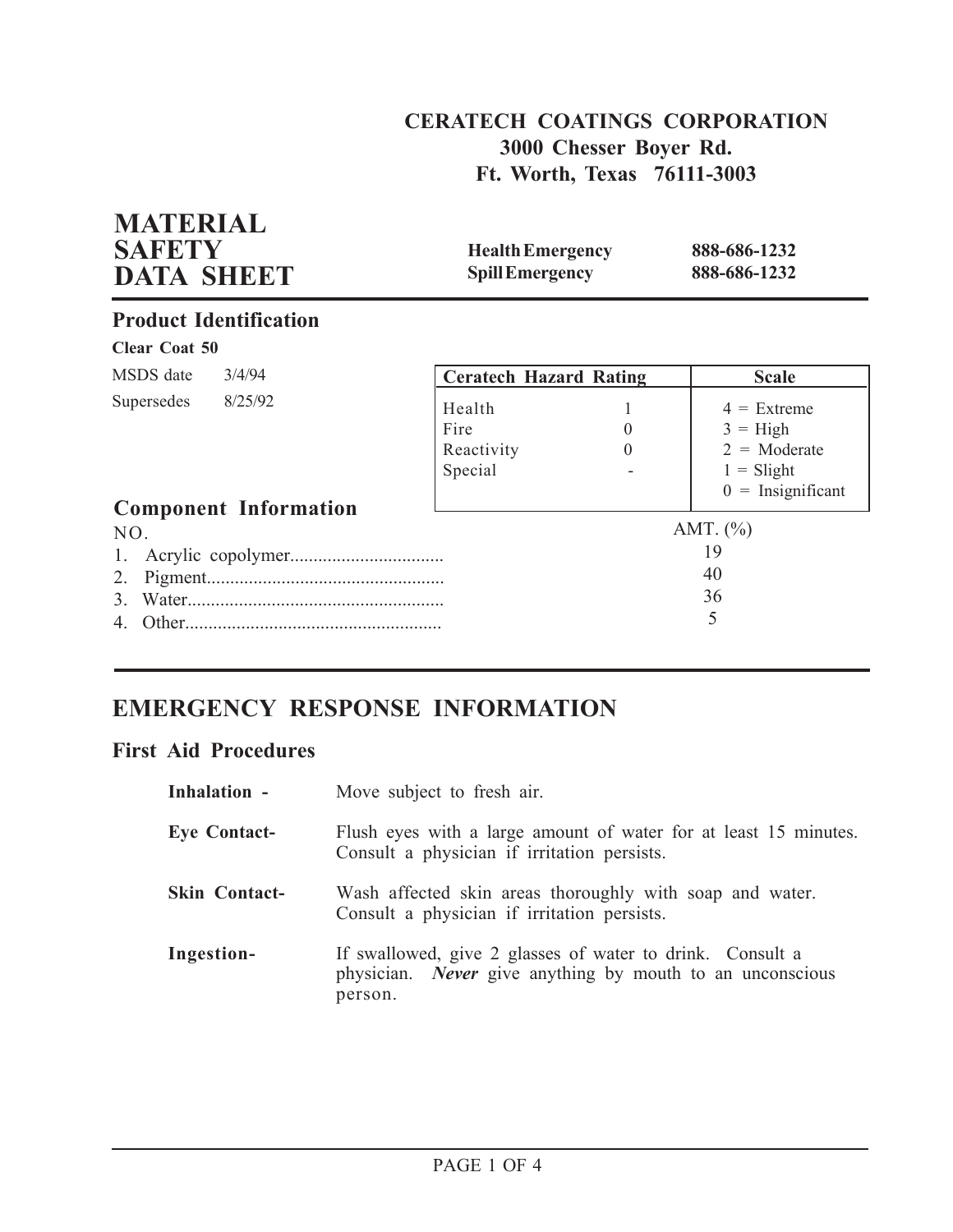## **SPILL OR LEAK HANDLING INFORMATION**

**Personal Protection -** Appropriate protective equipment must be worn when handling a spill of this material. See the **PERSONAL PROTECTION MEASURES** Section for recommendations. If exposed to material during clean-up operations, see the **FIRST AID PROCEDURES** Section for actions to follow. **Procedures -** Keep spectators away. Floor may be slippery; use care to avoid falling.

Contain spills immediately with inert materials (e.g. sand, earth). Transfer liquids and solid diking material to separate suitable containers for recovery or disposal. **CAUTION:** Keep spills and cleaning runoff out of municipal sewers and open bodies of water.

# **HAZARD INFORMATION**

*The health effects of this product have not been tested. The following information is based on the hazards of its components.*

## **HEALTH EFFECTS FROM OVEREXPOSURE**

| <b>Primary Routes of Exposure-</b>   | Inhalation<br>Eye Contact<br><b>Skin Contact</b>                                                                                                                                         |  |  |
|--------------------------------------|------------------------------------------------------------------------------------------------------------------------------------------------------------------------------------------|--|--|
| <b>Inhalation-</b>                   | Inhalation of vapor or mist can cause the following: headache<br>- nausea - irritation of nose, throat and lungs.                                                                        |  |  |
| <b>Eye Contact -</b>                 | Direct contact with material can cause the following: slight<br>irritation.                                                                                                              |  |  |
| <b>Skin Contact-</b>                 | Prolonged or repeated skin contact can cause the following:<br>slight skin irritation.                                                                                                   |  |  |
| <b>FIRE AND EXPLOSIVE PROPERTIES</b> |                                                                                                                                                                                          |  |  |
|                                      | Auto-ignition temperatureNot Applicable<br>Lower explosive limitNot Applicable<br>Upper Explosive limitNot Applicable                                                                    |  |  |
| <b>REACTIVITY INFORMATION</b>        |                                                                                                                                                                                          |  |  |
| Instability-                         | This material is considered stable. However, avoid temperatures<br>above 177°C/350°F, the onset of polymer decomposition.<br>Thermal decomposition is dependent on time and temperature. |  |  |
| <b>Hazardous Polymerization-</b>     | Product will not undergo polymerization.                                                                                                                                                 |  |  |
| Incompatibility-                     | This product should not come in contact with solvent borne<br>materials.                                                                                                                 |  |  |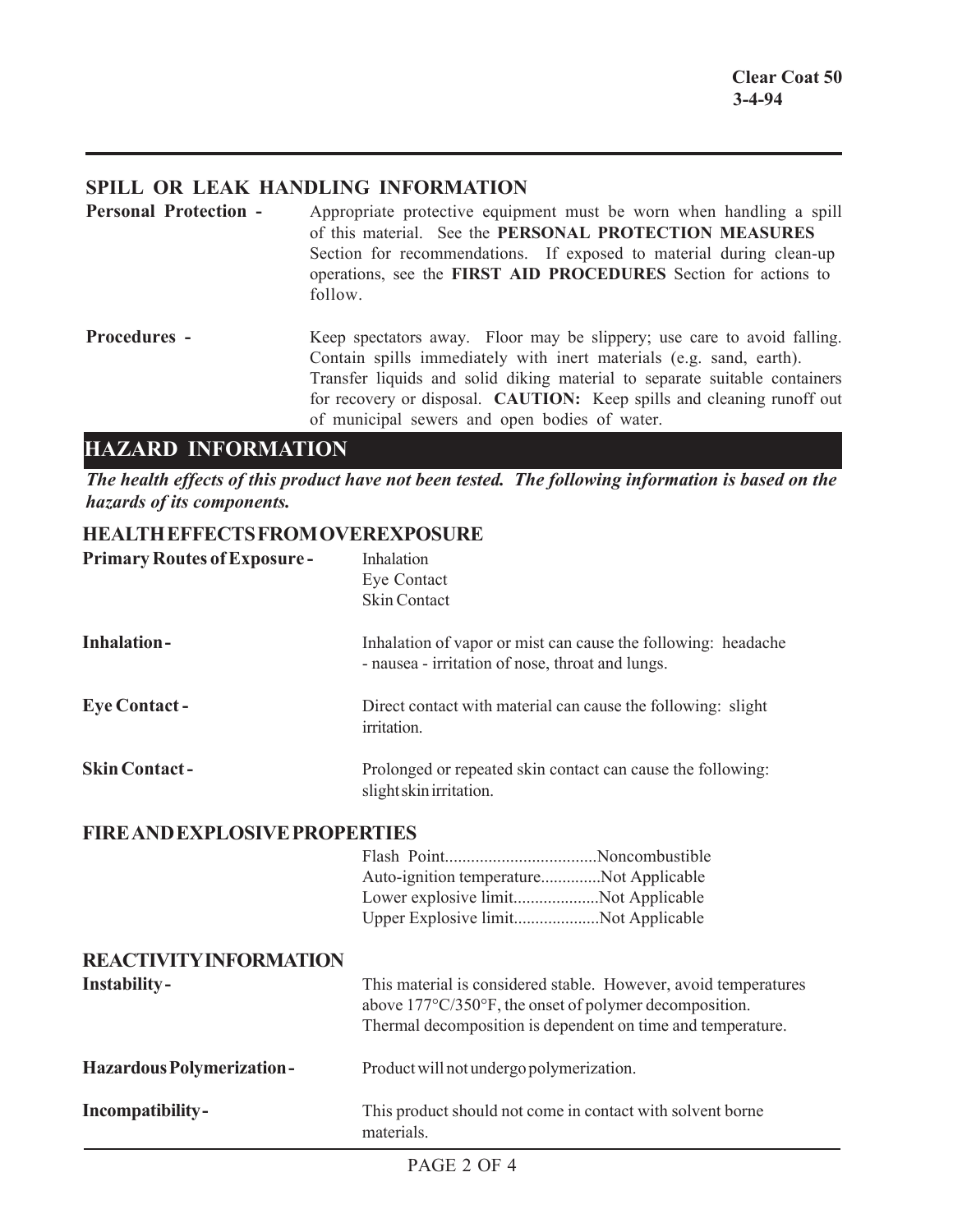# **ACCIDENT PREVENTION INFORMATION COMPONENT EXPOSURE INFORMATION**

|  | <b>Component Information</b> |
|--|------------------------------|
|--|------------------------------|

| $N_{0}$ |                      | Amt. $(\%)$ |
|---------|----------------------|-------------|
|         | 1. Acrylic Copolymer |             |
|         |                      |             |
|         |                      | 53          |
|         |                      |             |

#### **EXPOSURE LIMIT INFORMATION**

| Component               | <b>OSHA</b><br><b>CERATECH</b> |          | <b>ACGIH</b> |  |  |
|-------------------------|--------------------------------|----------|--------------|--|--|
| Units<br>N <sub>0</sub> | TWA STEL                       | TWA STEL | TWA STEL     |  |  |
|                         | none                           | none     | none         |  |  |
|                         | none                           | none     | none         |  |  |
| ۷.                      | none                           | none     | none         |  |  |
|                         | none                           | none     | none         |  |  |
|                         | none                           | none     | none         |  |  |
|                         | none                           | none     | none         |  |  |
|                         |                                |          |              |  |  |

### **PERSONAL PROTECTION MEASURES**

| <b>Respiratory Protection -</b> | None required under normal operating conditions. When mist occurs during         |  |  |  |
|---------------------------------|----------------------------------------------------------------------------------|--|--|--|
|                                 | spraying operations, wear a <b>MSHA/NIOSH</b> - approved (or equivalent) dispos- |  |  |  |
|                                 | able half-mask dust/mist respirator.                                             |  |  |  |

**Eye Protection -** Use chemical splash goggles (**ANSI Z87.1** or approved equivalent).

**Hand Protection -** The glove(s) listed below may provide protection against permeation. Gloves of other chemically resistant materials may not provide adequate protection: Neoprene.

## **STORAGE AND HANDLING INFORMATION**

**Storage Conditions -** Keep from freezing; material may coagulate. The minimum recommended storage temperature for this material is 1°C/34°F. The maximum temperature for this material is 49°C/120°F.

## **SUPPLEMENTAL INFORMATION TYPICAL PHYSICAL PROPERTIES**